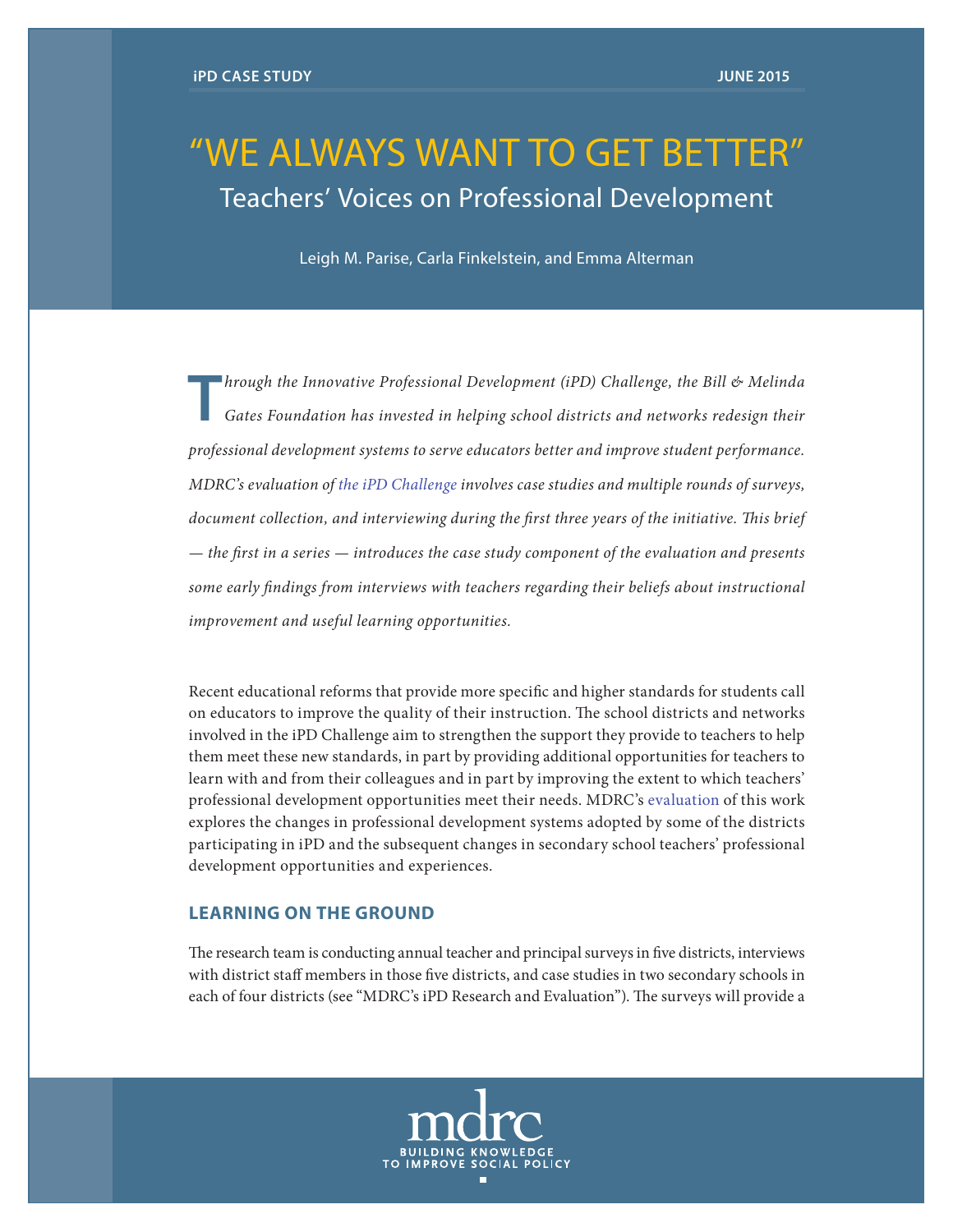## **MDRC's iPD Research and Evaluation**

#### **Participating Districts**

- *Fresno Unified School District, CA*
- *Jeffco Public Schools, CO*
- **Lake County Schools, FL**
- **Long Beach Unified School District, CA**
- *Tulsa Public Schools, OK*

#### **Data-Collection Activities**

- *Surveys of secondary school teachers and principals in all five districts*
- *Interviews with district staff members*
- *Interviews from eight case study schools (two in each of four districts), including 24 case study teachers and several school/instructional leaders in each school*

broad overview of professional development opportunities, while the interviews and case studies will allow the research team to gain deeper insights into the experiences of those on the ground in schools. The case studies involve semiannual interviews with teachers and school leaders for the first three years of their districts' iPD implementation. The research team selected schools that have teachers who will be involved in the district's iPD initiative and that could be considered relatively typical of their districts: schools that are not among the highest or lowest achievers or unusual in their staffing, structures, student populations, and so forth.

Teachers have varied professional development needs, and some teachers may be enthusiastic while others may be reluctant to change their practice. MDRC therefore selected three teachers in each case study school with different amounts of experience, attitudes toward professional development and instructional improvement, subject areas, and demographic characteristics. The responses shared in this brief include data from initial interviews with 12 case study teachers in two of the four districts that will ultimately be included, and represent their insights only about the types of professional development that they experienced prior to or in the early stages of their district's implementation of iPD.**<sup>1</sup>**

# **INSTRUCTIONAL IMPROVEMENT AND PROFESSIONAL DEVELOPMENT: TEACHERS' PERSPECTIVES**

#### **Talking with Colleagues**

**Nearly all of the case study teachers reported that the most useful professional development opportunities involved learning from or with other teachers.<sup>2</sup>** Specifically, teachers talked about collaborating to share ideas about teaching, discuss lesson plans, and analyze student work samples on shared assignments or assessments. Several teachers focused on collaboration that happened during work hours for extended stretches of time (that is, over more than a single planning period) and that occurred with colleagues in the same content area either within a school or across schools. One teacher explained, "Even though the content that we receive [in professional development] is excellent, sometimes it takes a little bit more for us to actually realize how to implement it and so this collaboration has been the strongest factor in our development." Several teachers also valued getting ideas from colleagues, then trying out those ideas in the classroom and coming back together to analyze the lesson and student work. One teacher said:

**<sup>1</sup>** This brief includes data from the initial round of interviews in spring 2014 in Fresno and Long Beach. Interview data from Tulsa and Lake County will be included in future analyses.

**<sup>2</sup>** The responses discussed throughout this section reflect teachers' perceptions of what helps them become better at their jobs. The elements they identify may not necessarily lead directly to improvements in their instruction or student achievement.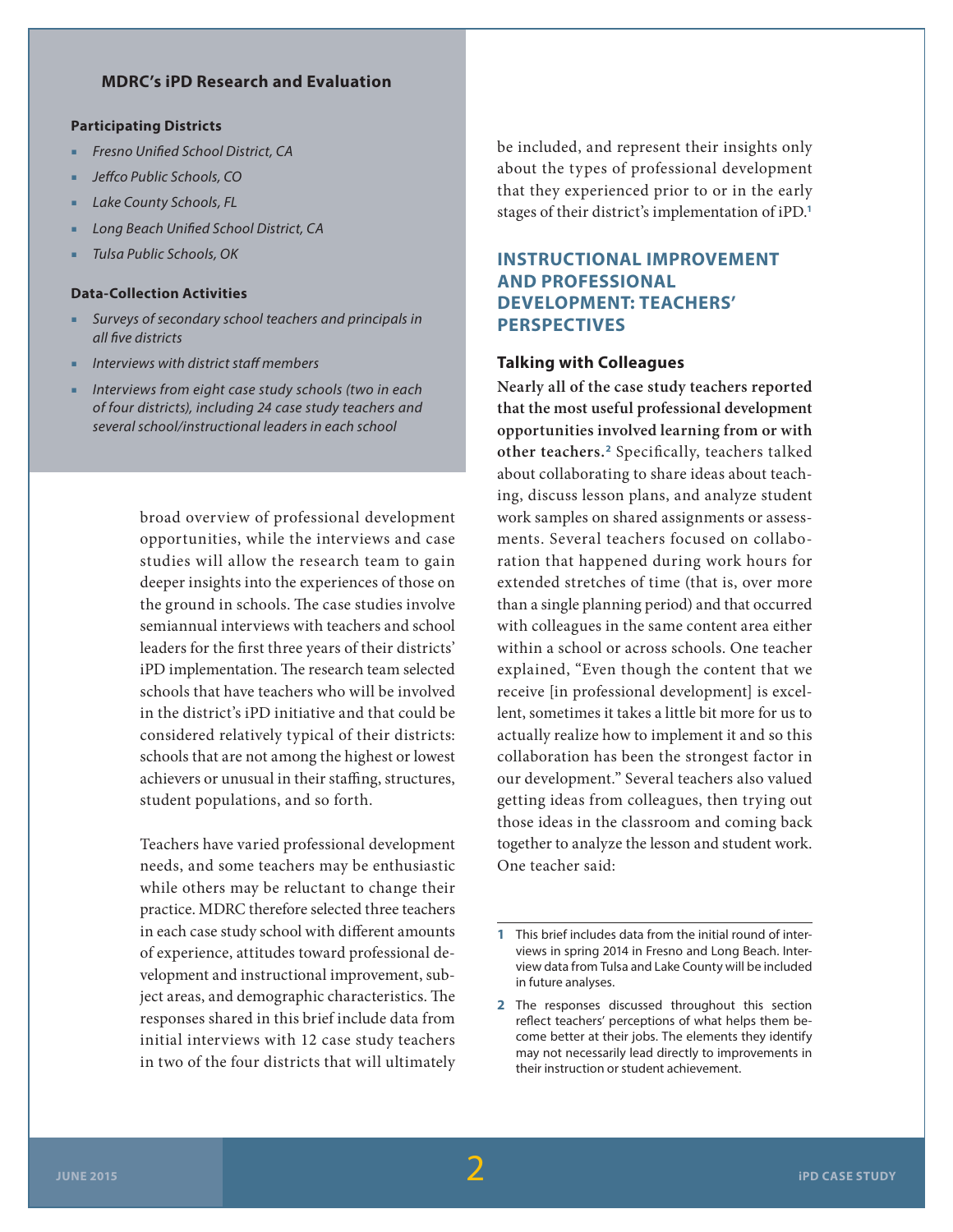So if all you did was the [district professional development] component, and you never came together as [a school-based department], you would never actually translate that into the nuts and bolts of real assignments, real strategies, coming together and looking at actual student work. It would all be very abstract.... But then as [a school-based department] we can say, "Why do we think that happened [in the classroom]? Do we want to hold onto that as a strategy? Do we want to let it go? Do we want to try over with some modifications?"

While many teachers seemed to appreciate any opportunities to discuss their work with their colleagues, others agreed that working with colleagues at their own school was particularly important. One said, "Our school site has provided ... paid collaborative opportunities.... It really was [useful] because I could talk to other people ... in my grade level [who] teach the same thing that I do, and it made a huge difference."

### **Seeing Colleagues in Action**

**About half of all teachers reported on the survey that they observed their peers, and several teachers said during interviews that classroom observations were useful for improving their practice.** Specifically, some said that peer observations were particularly helpful in providing ideas for their own instruction. One teacher explained, for example, that it was helpful to "get out of your own classroom and to go into someone else's classroom and see their strengths and how could that be applied in your room.... So now I'm just hoping that next year we'll be able to go to different teachers in the department and keep the process going. Because it did help." Another remarked that having a colleague come to her classroom to observe helped her diag-

# **SURVEY FINDINGS Learning Together. Learning More. Learning Differently.**

In each iPD study district, secondary school teachers responded to surveys focused on their professional development experiences and attitudes the school year before iPD was launched. The survey responses indicated that teachers participated in many different types of professional development opportunities, which they rated as having varied levels of usefulness for their teaching practice. The activities teachers participated in most often were district- and school-based workshops, formal collaboration opportunities, and instructional coaching; many also reported using online resources. Collaboration with colleagues was consistently rated among the most useful activities, and more than half of all teachers reported wanting more collaboration time. In addition, across the five surveyed districts, approximately one-third of responding teachers wanted more professional development and two-thirds wanted to participate in different professional development activities than they had (a finding that will be further explored during interviews).

nose what was difficult for her students: "That was cool.... It [helps] you refine the teaching, because there's two people in here ... and that feedback has been really helpful." In addition to peer observations, a couple of teachers also reported that observations from administrators that included targeted feedback helped them identify specific areas for improvement.

#### **Making It Relevant**

**More than half of the current case study teachers also said that relevance to their classroom instruction was the main thing they used to judge whether or not a professional development activity was useful.** Specifically they said they preferred to leave professional development sessions with things they felt they could implement in their classrooms right away. This idea was often connected to collaboration, as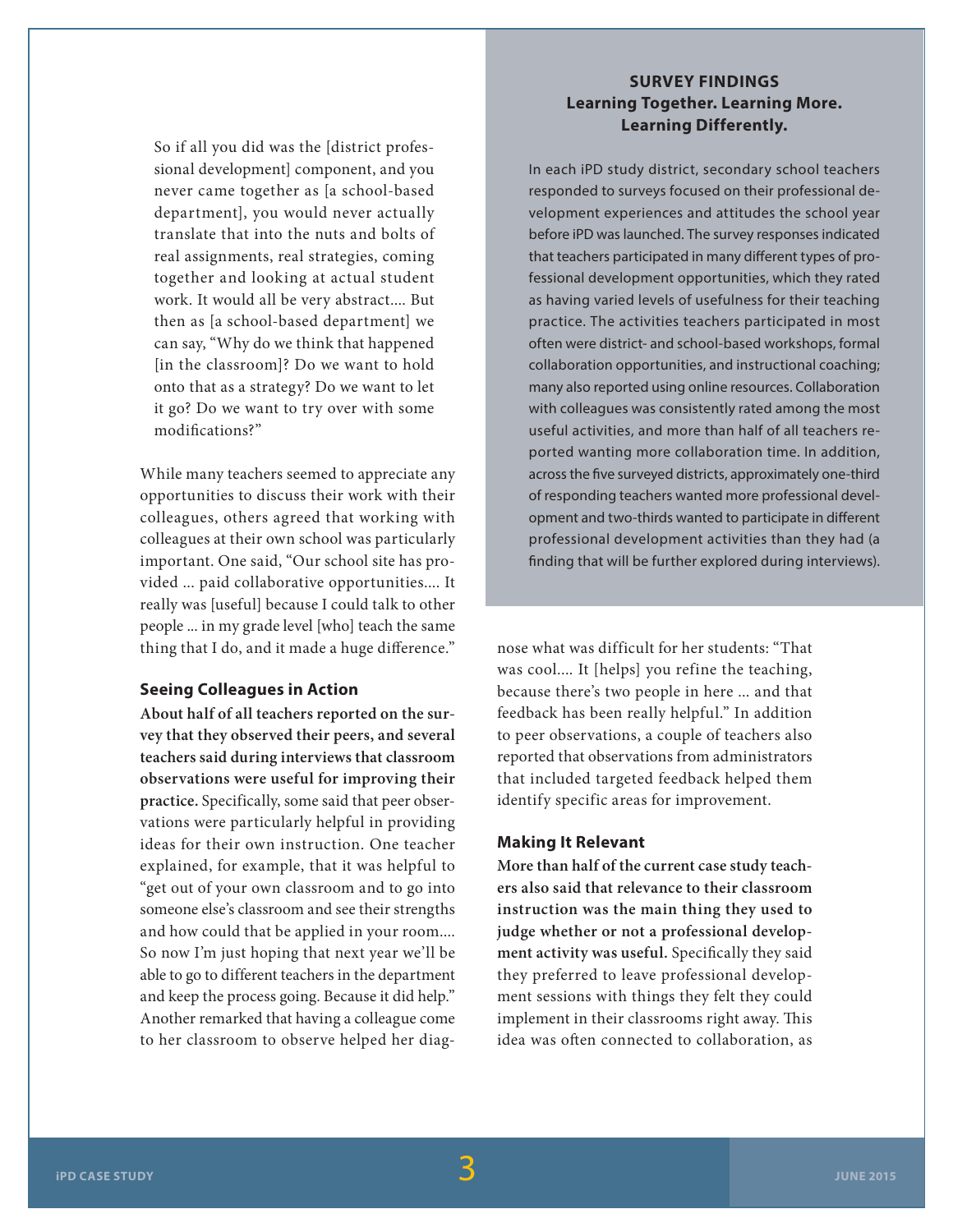#### **CASE STUDY**

#### **Disengaging from Professional Development**

Martin is a middle school science teacher with almost 10 years' experience in the district. He explains his desire to be the kind of teacher who appeals to students like he was as a child: "I went into teaching because at times I was really bored when I was a kid, and so … when I teach, I think, 'Okay, is this boring? I'm not going to do it, then.'" While he is a relatively experienced teacher, Martin says he values the wisdom and expertise of his more veteran colleagues and sees collaboration with them as important to his own professional growth.

Martin describes his professional development activities at the time of the initial interview as "mostly worksheets and busywork," with time spent on "things that have nothing to do with our classroom." Martin explains that he would like support implementing instructional practices aimed at meeting the new Common Core standards, but professional development has not sufficiently met that need for him. He also feels disengaged from professional development offerings: "We have a meeting about something [and] we're not really sure why we're having this meeting." Commenting about the year's professional development, he says, "I don't think it's met my goals at all. I don't feel that it's been of value to me this year." He also expresses a desire for clear examples of the district's and school's expectations for his instructional performance, but he feels this clarity and consistency are lacking.

At the same time, Martin extols the new standards and assessments that allow him to address more meaningful science or math topics and processes for students, "teaching them how to learn instead of just straight … facts." He also describes a series of professional development activities that he feels supported him and his colleagues in designing, implementing, and analyzing student writing tasks in his subject area: "It was really good for us to see other teachers evaluate what we did. Those were powerful times."

The research team will follow Martin and other teachers who have expressed some dissatisfaction with their professional development opportunities, tracking how continued work with implementing Common Core-type instruction and participation in iPD activities may influence their engagement with professional development over time.

many teachers described useful professional development opportunities as involving teachers working together to create lessons or classroom activities. One teacher described this collaboration as "a chance to create common assessments and come up with some lesson plans and some common things that work — they're good, they're rigorous." Another said, "I would love to leave there with ... ten activities instead of one or two.... So it's just the time in planning those effective activities."

While teachers were unlikely to suggest that improvements in their practice hinged on learning new content, a few indicated that it was helpful to them to search online or attend professional development sessions on content directly relevant to the subjects they taught. Finally, some teachers suggested that being given clear goals and expectations about their teaching or about the district's professional development plan augmented their learning by helping them see the connection to their work.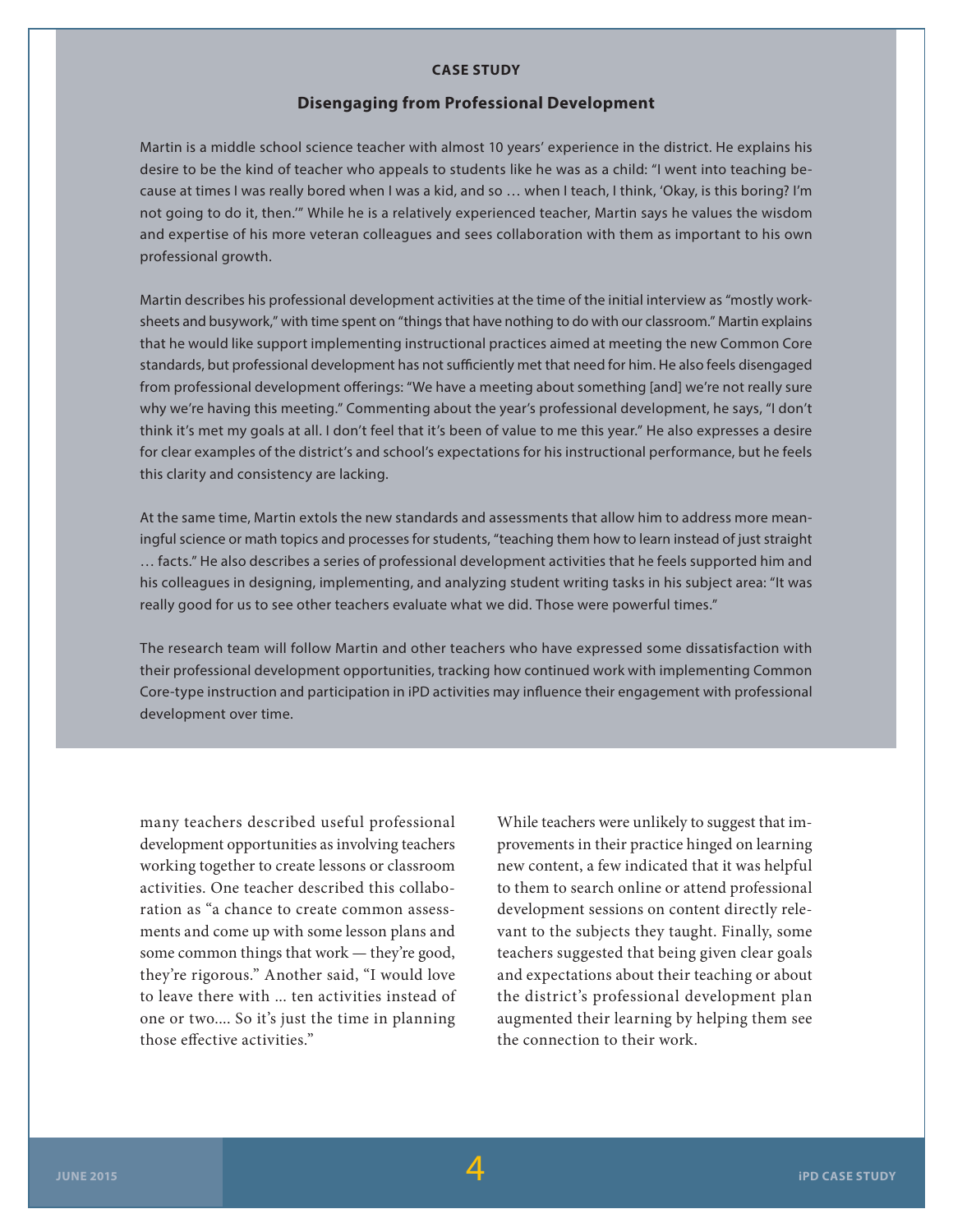#### **CASE STUDY**

#### **The Importance of Identifying Teachers' Needs**

Dana is an experienced humanities teacher with almost 20 years in the classroom and multiple graduate degrees. Dana feels driven to improve continuously, stating: "I honestly feel that all teachers are learners and most of us think we are sincerely honest about our craft. We always want to get better."

Dana participates in the professional development offered through the district and school, but she feels the opportunities are limited and not as useful as they could be. Unlike in the past, she "hasn't really done any" district workshops this year; the workshops offered have focused on Common Core implementation in grades she doesn't teach. Dana finds value in collaborating with her department colleagues and finds that feedback on lessons is particularly helpful. She appreciates having had the opportunity to observe peers within her subject area, but she complains that the activity lacked follow-up from both her administrators and peers. Overall, Dana is disappointed by the lack of accountability following professional development activities and believes that the administration rarely offers continued support for implementation. She says, "The district does a great job providing professional development, but I think I needed more. I felt like I was missing something. Even now I feel like I'm missing something." Feeling unsatisfied with the professional development she has been offered, Dana has pursued additional opportunities on her own.

Dana wants the district to be better at identifying teachers' needs: "I think it would just be a matter of finding out the needs of the teachers. Those who feel they need to learn more — what is it you want to learn, what do you feel you need help on, what areas do you feel you need help with?"

While she is frustrated that the professional development activities currently offered don't meet her needs, Dana has positive feelings about her school culture and leadership and seems optimistic that the district should be able to meet her needs: "We do have a district full of well-trained and knowledgeable teachers that we shouldn't have to go out somewhere else to have professional development." Moving forward, the research team is interested in discovering whether Dana's professional development needs are better met as her district implements iPD.

#### **Obstacles to Instructional Improvement**

Teachers also discussed professional development experiences that they felt were not useful. Perhaps not surprisingly, these less useful activities generally represented the opposite of the features that teachers described as useful. Most teachers explained that the least useful activities were those that felt disconnected from their current or regular practice in the classroom. Several reported that they often felt unable to apply or implement what they learned in professional development. Others suggested that they did not get adequate follow-up to professional development or observations and did not receive productive feedback to help them implement what they were learning. Teachers also reported frustration when time was not used well during professional development sessions; they wanted more active time with other teachers and less time as a passive audience.

# **THE PATH TO iPD**

In the program design documents they submitted to take part in iPD, districts participating in the initiative made a priority of many of the features teachers identified in these interviews as useful and desirable. For example, districts